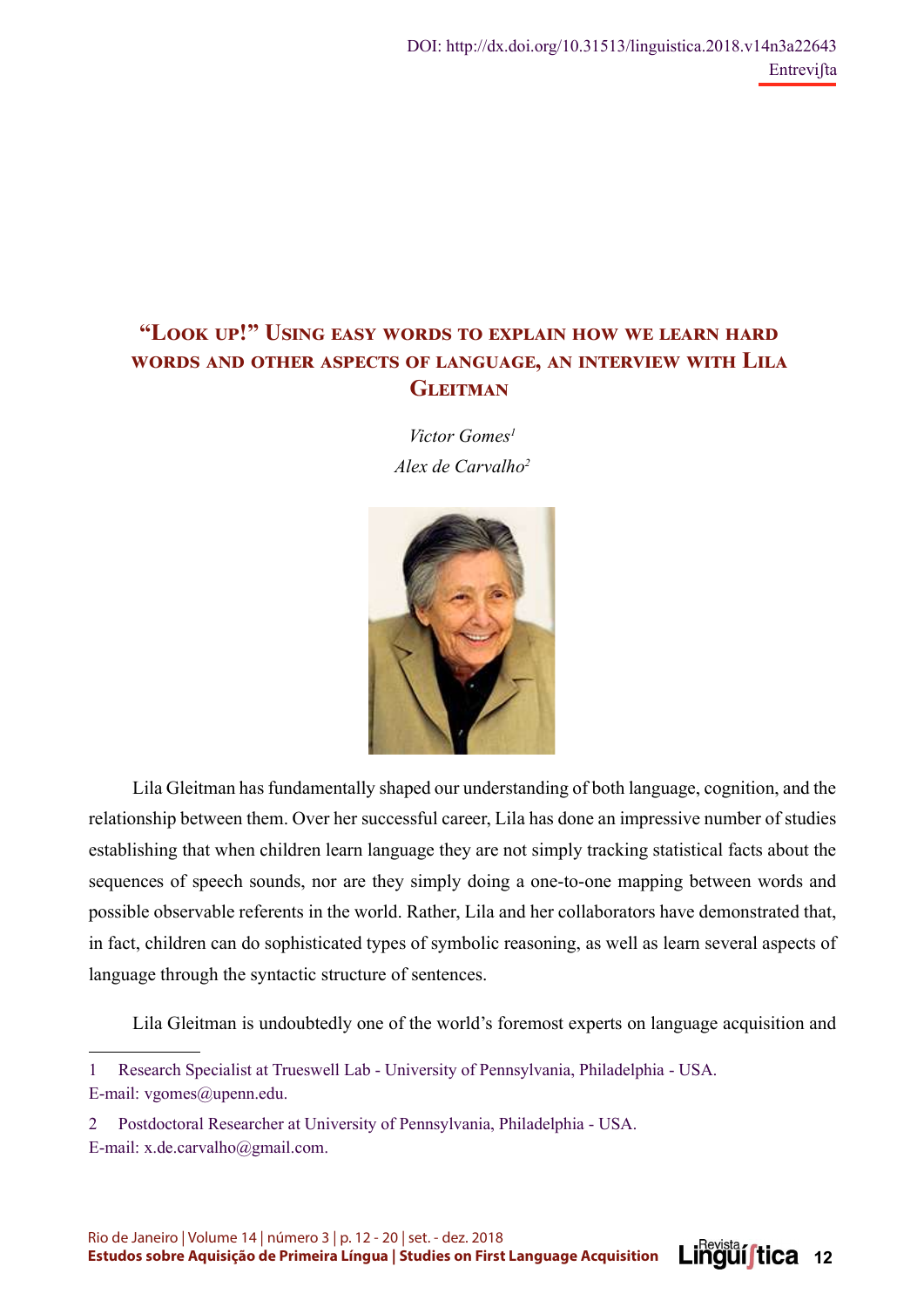developmental psycholinguistics. Starting in the 60s, she rose to prominence by bringing experimental methods from psychology to bear on the questions raised by linguistics and philosophers of language, namely how children could learn the rules of a language when there is so much ambiguity both in the language and in the world surrounding them. She has done much work in this vein, focusing both on how children learn words that refer to abstract concepts such as *think* or *believe*, as well as how they acquire concepts when they lack certain inputs, such as in the case of blind or deaf children. Though her contributions and collaborations span many questions and problems in language acquisition, she is perhaps best known for proposing and showing that, from an early age, children are capable of using syntactic cues to learn the meaning of words, particularly verbs (especially those she describes as "hard words" because they are difficult or impossible to observe, like *think*). Through this process, termed *syntactic bootstrapping*, young children would be able rely on the linguistic context in which the words appear to discover aspects of the meanings of words that they don't know yet (e.g., Landau & Gleitman, 1985; Gleitman, 1990; Gleitman, Cassidy, Nappa, Papafragou, & Trueswell, 2005). More specifically, Lila and her collaborators proposed that syntax could serve as a "zoom lens" allowing language learners to figure out which part of the world is being talked about, which would then help them identify candidate meanings for novel words (e.g., Fisher, Hall, Rakowitz, & Gleitman, 1994).

Lila's influence on the field of psycholinguistics goes beyond her scientific contributions, to her extraordinary reputation as an advisor and educator. As a result, her influence is perhaps most clearly visible through the success and strong contributions that the students she trained (and the students they went on to train) have made to our field. Lila's former students include researchers such as Barbara Landau, Susan Goldin-Meadow, Kathy Hirsh-Pasek, Cynthia Fisher, Jesse Snedeker, Jeffrey Lidz, Elissa Newport, Letitia Naigles, Julien Musolino, Toben Mintz, Anna Papafragou, and many others (see for instance some of their work together: Cartmill, Armstrong, Gleitman, Goldin-Meadow, Medina & Trueswell, 2013; Feldman, Goldin-Meadow & Gleitman, 1978; Gleitman, Newport, & Gleitman, 1984; Hirsh-Pasek, Gleitman & Gleitman, 1978; Lidz, Gleitman & Gleitman, 2003; Medina, Snedeker, Trueswell & Gleitman, 2011; Mintz & Gleitman, 2002; Naigles, Gleitman & Gleitman, 1986; Newport, Gleitman & Gleitman, 1977; Papafragou, Cassidy & Gleitman, 2007; Snedeker & Gleitman, 2003).

Lila Gleitman has received numerous awards and recognition for her work and contributions to the fields of psychology, linguistics, and cognitive science, and, as a result, she has been elected as a fellow to many academic societies including (but not limited to) the *American Psychological Association* (APA), the *Association for Psychological Science* (APS), and the *National Academy of Sciences* (NAS). Most recently, she was awarded the David Rumelhart Prize by the Cognitive Science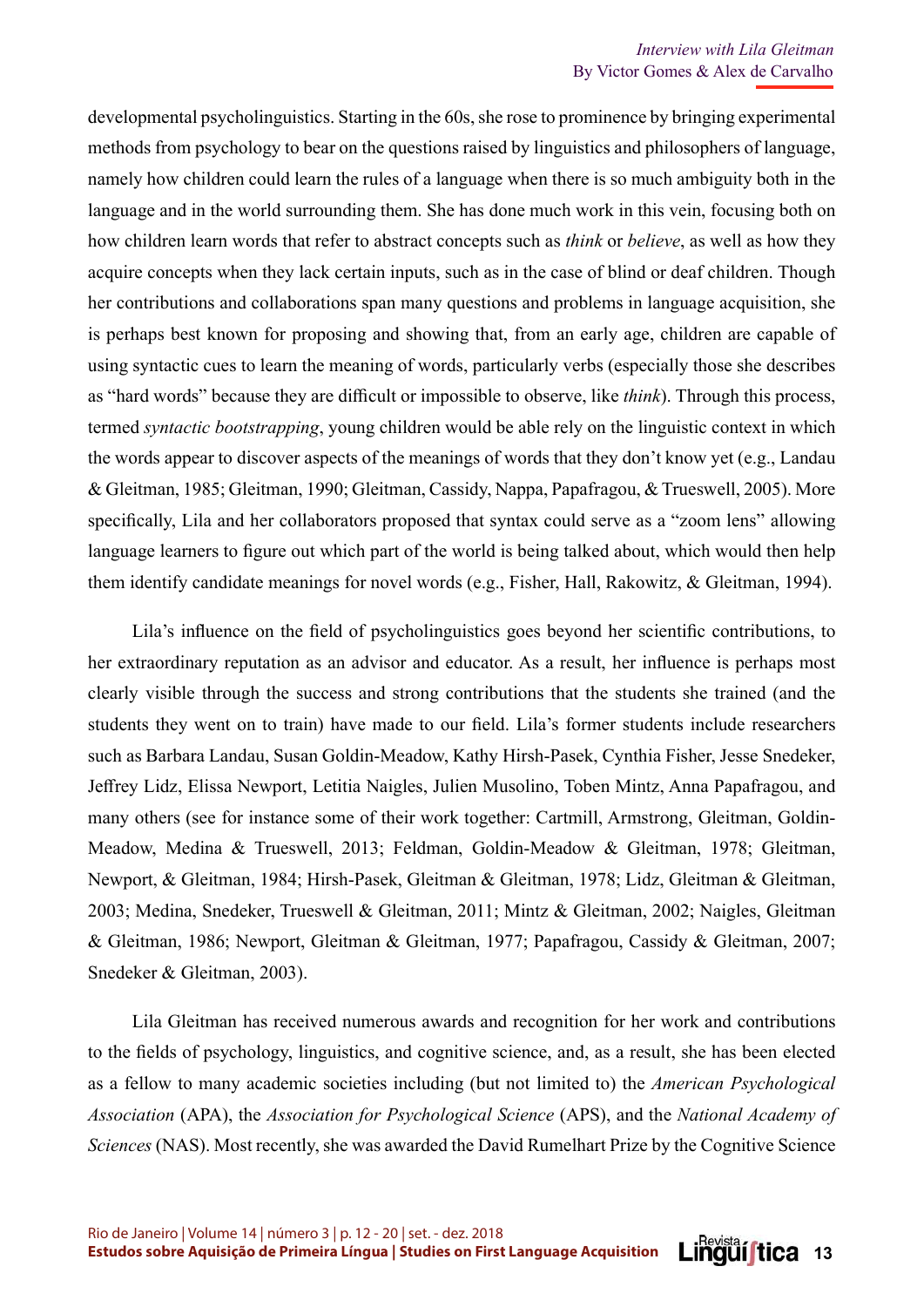Society in 2017 in recognition of her contributions to the theoretical foundations of cognition. Though she is a professor emerita of psychology at the University of Pennsylvania, Lila still continues to engage avidly with academia.

*Revista Linguíftica:* Lila, first thank you so much for agreeing to be interviewed. This is a **real honor for us. We would like to start by asking you a question with regards to the 80's, when**  you first talked about your hypothesis of how children learn the meanings of words in their **language. Already at that time, you proposed that young children could learn word meanings, particularly the meanings of verbs, by paying attention to the syntactic structures in which these words occur. At a time in which experimental studies with young children were rare and most people were still studying what children produce as one of the unique means of estimating**  what they know, your hypothesis may have earned you a lot of flak from the community. How **did you arrive at this counterintuitive hypothesis at a time when people used to think babies**  would first deal with the sounds of their language, then learn individual words, and only later **they would learn how to combine words together and form sentences?** 

*Lila Gleitman:* The pleasure is mine! To answer your question, my and Barbara Landau's idea that syntax was involved heavily in word learning came directly from our attempt to study learning in a blind infant (e.g., Landau & Gleitman, 1985). We expected to find many defects and deficits in the blind child's emerging language because they had fewer ways to refer to the world, so imagine our shock, and I should say delight, when we said to a blind two-year-old "Look up!" and the child kept her head immobile and moved her hands towards the air in an exploratory way. She had come for a meaning for *look* and *see* having to do with perceptual exploration and apprehension. How was that done since she could neither look nor see, at least in our sense? And there's where syntax comes in, in which the licensing conditions for words like look and see and other cognitive and perceptual words are very very different from those like *dog* or *run* or *jump* (see for instance, Gleitman & Trueswell, in press; Gleitman, Cassidy, Nappa, Papafragou, & Trueswell, 2005). That's how it get started, because there had to be some non-magical way to explain how a blind child could understand meanings given perceptual inputs so different from our own.

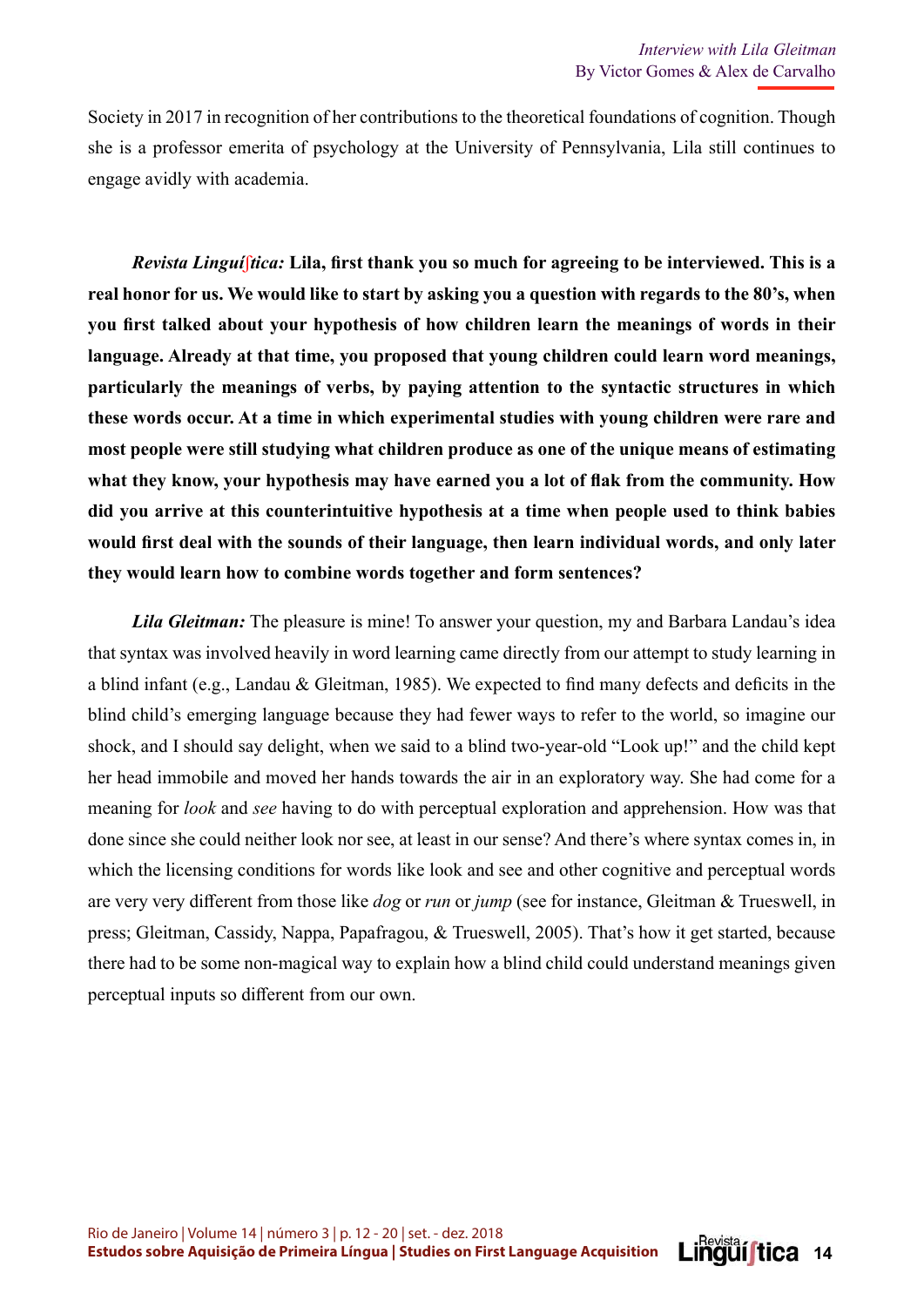*Revista Linguí*ʃ*tica:* **Thirty years later, syntactic bootstrapping is a widely accepted hypothesis supported by many experimental results. Given all the technical advances made**  by our field and all the discoveries that have been made, what would you describe as the most **up-to-date version of the syntactic bootstrapping mechanism for language acquisition? Is there anything that may have made you change your original proposal?**

*Lila Gleitman:* Yes, in the original version of syntactic bootstrapping it was a hypothesis about how one could use the observed structure to reason one's way back to the meaning licensed for such a structure. There had been a previous, very plausible set of hypothesis from Steven Pinker (e.g., Pinker, 1984) and separately Jane Grimshaw (e.g., Grimshaw, 1990, 1994) about how one could acquire the meanings of words from observation and then project the structure from that known meaning. That was called semantic bootstrapping, so these were taken to be two separate procedures, and maybe dueling viewpoints, as to how words were learned. Thirty or forty years later, it's now become clear (or maybe I should say "I believe") that these are linked procedures, that they both apply, and that semantic bootstrapping, for reasons too complicated to describe here, indeed is an initial procedure available to those learning their first words that allows them to construct the representations needed to do later syntactic bootstrapping. Instead of being two opposed points of view about how words are used, which is how I and my colleagues originally conceived it, they are seen today as collateral procedures in which observation is the earliest available procedure and the syntax builds on it later. By later I don't mean when you're three or four years old, I mean 15 or 18 months old.

*Revista Linguíftica: Lila, given that syntactic structure defines the relationships between* **words in a sentence, and allows listeners to compute the meaning of a sentence from the meaning**  of the individual words that compose it, a lot of people in the field have thought that infants would first need to learn the words and their meanings, to then be able to learn how to organize **words into sentences. But anyone who has read your work and is convinced by the beauty of**  the arguments, may assume that there is a chicken-and-egg problem in our field: children seem **to need words to learn syntax, and need syntax to learn words. How do you think infants could potentially avoid this circularity?** 

*Lila Gleitman:* Well, I think I anticipated this question a little bit in my last response. I certainly agree that because the syntax of all languages, while mutually resemblant, is not identical, one has to learn something about the syntax of one's language before one can use it for the purposes we're talking about. I think today this is well documented, that you do learn a few simple words, mostly those that describe whole objects in the world. Thus, simple nouns like *spoon* and *doggy* are used as a scaffold for erecting the syntactic structure which only then can be used in a kind of reverseengineering to acquire more abstract words (see e.g., Gleitman & Trueswell, *in press*).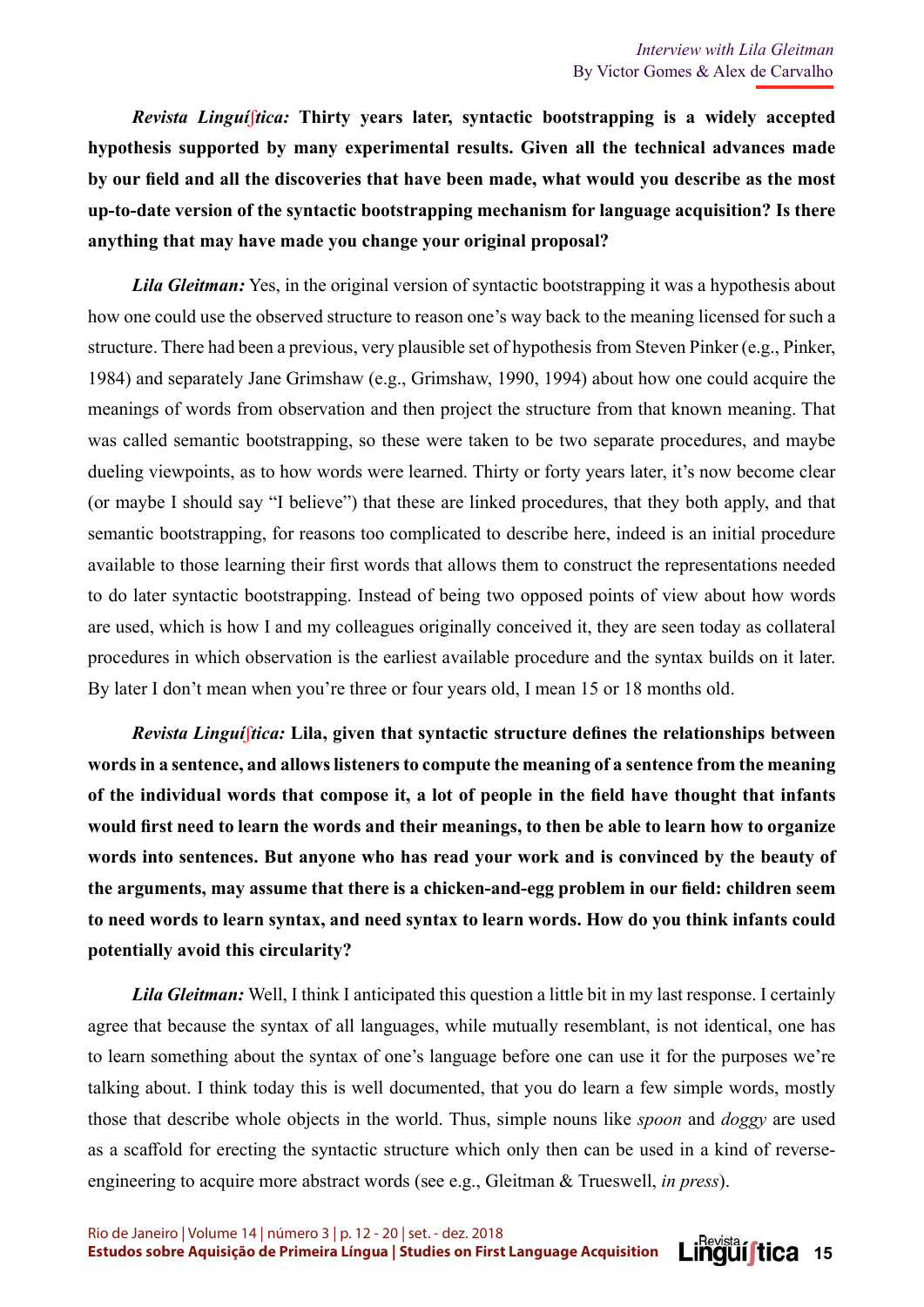*Revista Linguíftica:* How do you think children come to find syntax meaningful? Where do **you stand in the nature versus nurture debate? Or, in other words what do you think are the ways in which very young children may start gathering the relevant syntactic facts on which to base their acquisition of word meanings ?** 

*Lila Gleitman:* Well, I do believe there are some universal and transparent principles at the interface of syntax and semantics. Let me give you a single case. If a concept, let us say the concept "run" has only one-participant, namely the runner, it seems natural that a communication device that expressed "run" would allow one noun phrase to describe that one participant, but if you wanted to say something like "tap" where, for example you might have "John tapping bill," there are two participants, so you would expect there to be two noun phrases, a transitive sentence rather than the intransitive. And, if you wanted to describe a situation where something or somebody was transferred from person to person or place to place, you would need three noun phrases as in "John gave the book to Mary." A clue that is perhaps available from the very origins of language learning are these relationships between noun phrase number and the semantics of various verbs. We also know that not all syntactic properties are exhibited in the same way by every language, so one can't go too far and say that you can use all of the syntax of your natural language from the beginning to learn something about the meaning. This is definitely a step-wise position in which maybe half a dozen principles at the syntax-semantics interface are universal and transparent and therefore available to the infant to start with, and from then on it's a matter of building on, arm after arm, building more semantics, building more syntax, through the first 5 years of life.

# *Revista Linguí*ʃ*tica:* **What would you describe to be the In(put)s and Out(put)s of syntactic bootstrapping ? What do you think are the most impressive discoveries that were made in this topic and what do you think still remains to be discovered or requires more development?**

*Lila Gleitman:* I was very impressed with cross-linguistic work from Jeff Lidz who began to do cross-linguistic studies in syntactic bootstrapping (e.g., Lidz, Gleitman, & Gleitman, 2003). In our language, as I discussed in the last question, if you're going to express a causal relation you're going to have two noun phrases. But, there are other languages which allow some of the noun phrases to be dropped at the surface (sometimes called pro-drop language), so that cue isn't as reliable and they have alternative morphology that does the same job. Instead of the two noun phrase structure telling you that you have a causal relation, you have morphology that says, "I am a causative verb." You have that in English, *navigate* or *exemplify*, those suffixes are that sort of thing, but English doesn't do this very regularly. What Jeff Lidz showed, looking at languages of both types (one that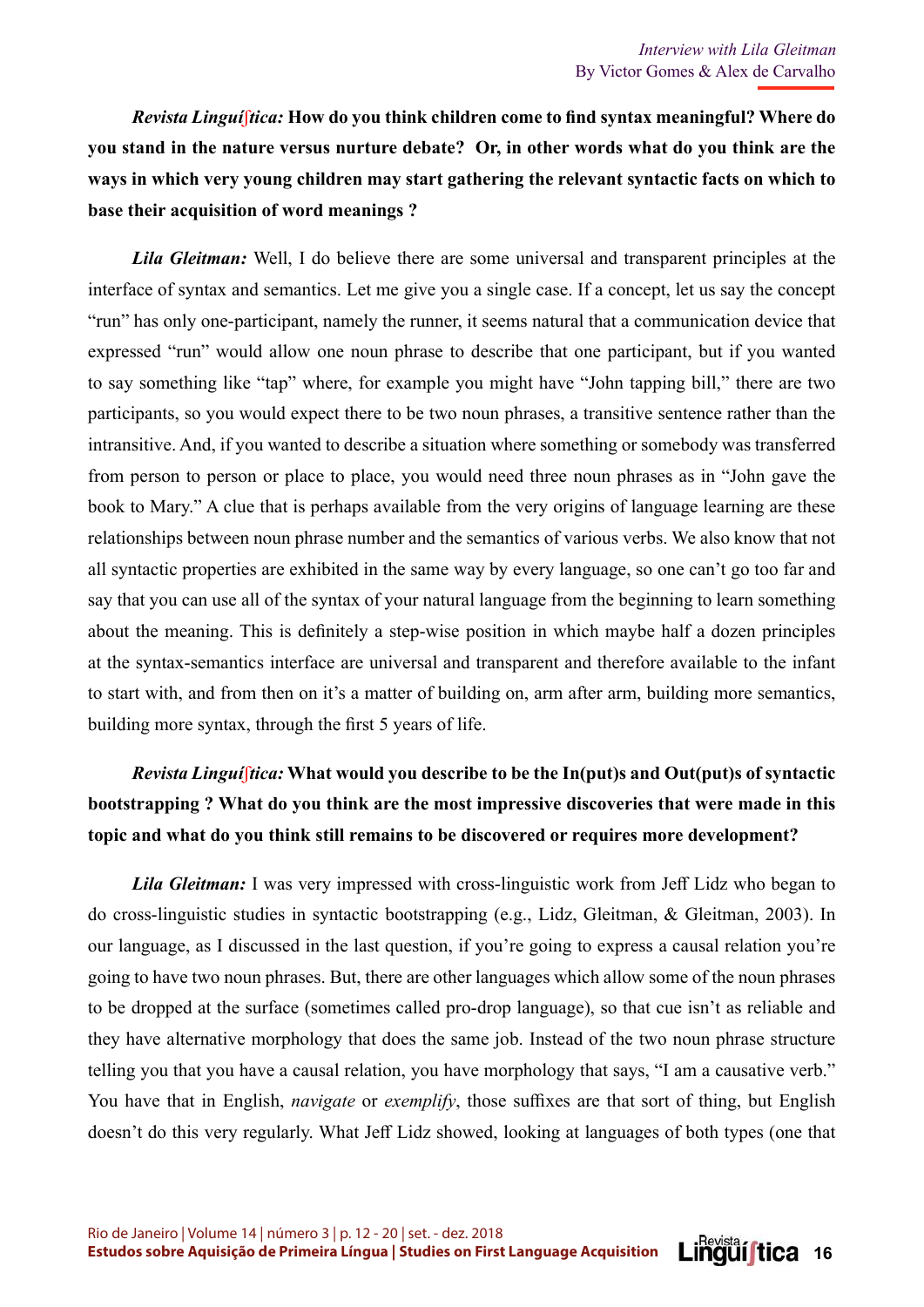emphasized morphology and one that emphasized global cues across the sentence) is that children had a preference. Even for those languages where noun phrase number is not as reliable a cue, children seemed to use that cue to learn how to represent new words as if that were somehow a first principle of how a language ought to look despite it's unreliability at the surface in their own native language. I found those results very impressive, because, again, they begin to bring this kind of procedure under some kind of principled control. There are lots of possible cues, which ones does a child use, which ones are natural and transparent? That's one of the directions I see research as increasingly going.

### *Revista Linguí*ʃ*tica:* **What do you think are the next big questions?**

*Lila Gleitman:* I think one of the lessons that has come to be taken more and more seriously is that maybe this semantic-syntactic scaffolding, while important (in fact necessary) in a description of language learning, it's also increasingly clear how little of the work they do. What do I mean by that? I mean you better have a pragmatics (or "pragmatics savvy" or however you want to express this) to use language at all, to learn it or use it. The investigation of pragmatics is, I believe, at a much more primitive state than the investigation of syntax and semantics (well I should say syntax). Increasingly that is where research is going, and for reasons just stated, where I think it should go. So how does a person apply common sense to the massive ambiguity and indeterminacy of the language used so as to arrive at a proper interpretation? So that you don't get confused when you see the newspaper and read "Man spends six month in violin case," or "Queen Mary has bottom scraped?" That kind of savvy eludes us very much. Intelligent machines don't seem very good at this sort of problem, whereas humans seem wonderful at it. There's some of course some theory and beginning work about relevance and pragmatic interpretation in general, so that is a huge set of gaps and that's where a lot of present and projected research is probably going.

#### *Revista Linguí*ʃ*tica:* **How do you choose what questions to tackle?**

*Lila Gleitman:* I have not so much chosen topics, as had topics thrust upon me by the incredible behavior of first, my own children learning a language, and then those that I have studied. I tried with very many colleagues to say, "Let's change the input to the child's learning and by so doing we'll discover what was necessarily in the input if you were going to learn a language." If you take that away you get deficits, and what wasn't really necessary and so forth. A whole lot of the work I and my colleagues have been involved with has been asking about what the input-output relations are as far as language (as far as word meaning is concerned). What nature kept saying, even in extreme cases like blindness or deafness, or deafness and blindness, is that the child learner seems to rise above the

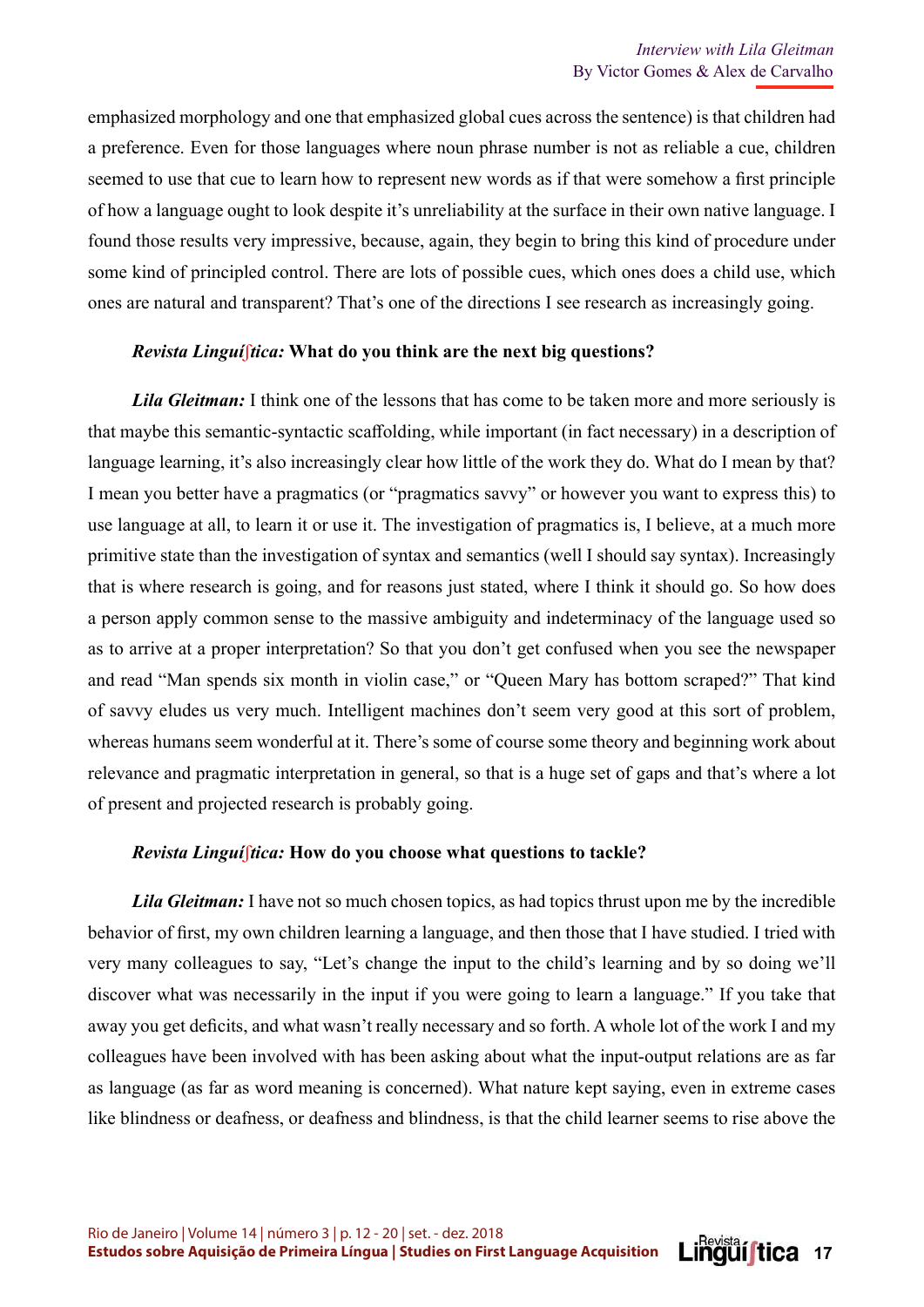environment. If you take the environment at all in sensory-perceptual terms, children go way beyond that. There's a kind of indepence of the output from the input, but we don't want to be too extreme about that. Everyone knows you learn French if you live in France and English if you live in England, so you're affected by the input in some way, but the subtly and abstractness of that relationship has struck me every time I've worked on a young, human population. That's why I work on that topic.

## *Revista Linguí*ʃ*tica:* **When you look back, is there anything you wish you knew earlier or**  approached differently?

*Lila Gleitman:* Well, let me try to give a short answer for once, yes. I wish that I hadn't started out as the most simple minded of empiricists, wasting a great deal of my time and some of the reading time of friends and colleagues in trying to pursue what I now take to be a hopeless cause. Trying to get some simple explanation of how the information that you receive from your mother or father eventuates in language learning. Noam Chomsky in 1959 and afterwards, as well as people before him like Plato, raised these questions in very hard ways, but it's hard to convince people. It was certainly hard to convince me. As I said lots of time spent backing off of hopeless positions, and if I had a do-over maybe I wouldn't be trapped so long in those early positions.

*Revista Linguí*ʃ*tica:* **Lila, you are certainly a source of inspiration for many students, researchers, professors, and so many other people that not only admire your work, but also**  recognize your role in building the field of language acquisition. You have formed and trained **several generations of new researchers (and they have since also formed new generations), and your work has certainly changed the way we have thought about many questions in linguistics and psychology. Do you have a message you would like to send to the new generation of students, researchers, professors that admire your work and hope to contribute as much as you have? Towards which direction(s) do you think they need to go, what are the kind of questions that need to be investigated, what research programs need to be built and pursued? What might be the best approach to study language? Is there anything you think needs to be changed in our fi eld?** 

*Lila Gleitman:* The people that I've had the privilege of working with never were what you would call my students, but my younger colleagues. If students are wise, and professors are wise, that is one thing everybody ought to realize, that you ought to follow the issues where you see them. Following your professor is generally not the most useful option and this is because, really, everybody so far's wrong about everything. People who do the most are people who strike out in new directions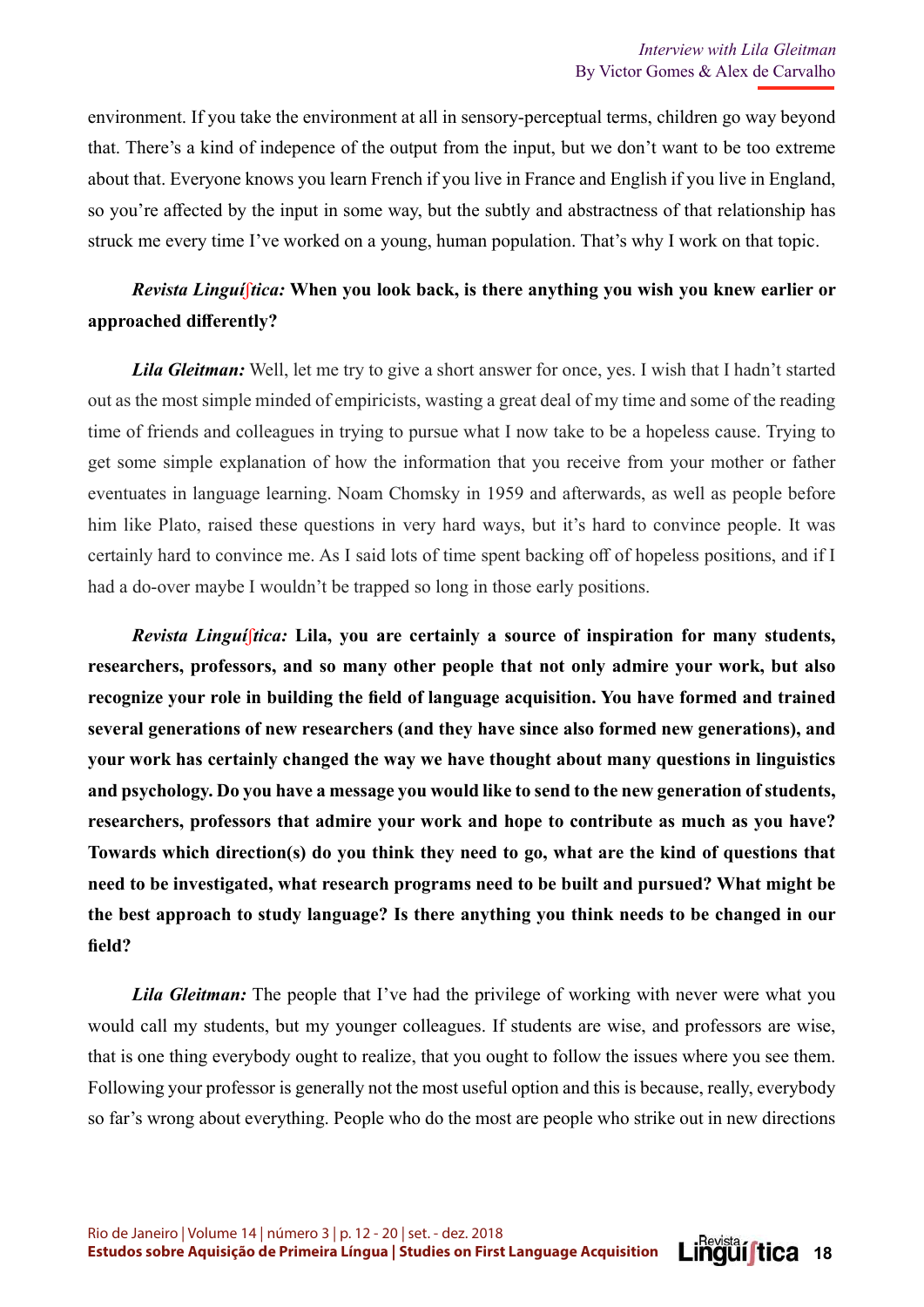and that's the great part of course of being an academic, is that year after year you run into people who give you new insights all the time. Let me go back to Barbara Landau for one minute. I had with Susan Goldin-Meadow and Heidi Feldman studied a little bit about deaf children in hearing homes who had no way of learning the language around them and had learned to gesture. As this work was evolving, Barbara Landau appeared in our laboratory and said "I would like to study the blind learning language," and I asked her why. She said "Well, as you study the deaf," and I said to her "Yes, and next we'll study people learning language with broken arms," and she said "No there's a good reason to study the blind." And that was the beginning of a lifelong collaboration. As she pointed out, as the deaf have insufficient (or seemingly insufficient input) about the language itself, its sounds and its words, the blind have insufficient or different access to the referential world that language is expressing. Now that seems laughably obvious, not how to study it, but at least that problem in retrospect, but as always it was a so-called "student" who brought this issue dramatically to my attention. That's what we need, this back and forth. That's where the progress comes.

### **REFERENCES**

CARTMILL, E. A.; ARMSTRONG, B. F.; GLEITMAN, L. R.; GOLDIN-MEADOW, S.; MEDINA, T. N.; TRUESWELL, J. D. Quality of early parent input predicts child vocabulary three years later. *Proceedings of the National Academy of Sciences of the United States of America*, 110(28), p.11278-11283, 2013. Doi:10.1073/pnas.1309518110.

FELDMAN, H.; GOLDIN-MEADOW, S.; GLEITMAN, L. Beyond Herodotus: The creation of a language by linguistically deprived deaf children. In: Lock, A. (Ed.), *Action, symbol, and gesture: The emergence of language*. New York: Academic Press, 1978, p.351-414.

GLEITMAN, L.; NEWPORT, E.; GLEITMAN, H. The current status of the Motherese hypothesis. *Journal of Child Language,* 11(2), p.43-79, 1984. Doi:10.1017/S0305000900005584.

GLEITMAN, L.; CASSIDY, K.; NAPPA, R.; PAPAFRAGOU, A.; TRUESWELL, J. Hard words. *Language Learning and Development*, 1(1), p.23–64, 2005. Doi: 10.1038/ scientificamerican0491-138.

GLEITMAN, L.R. & TRUESWELL, J.C. Easy Words: Reference Resolution in a Malevolent Referent World. *Topics in Cognitive Science*, June, 2018. Doi: 10.1111/tops.12352.

GRIMSHAW, J. *Argument structure*. Cambridge, MA, USA: The MIT Press. 1990.